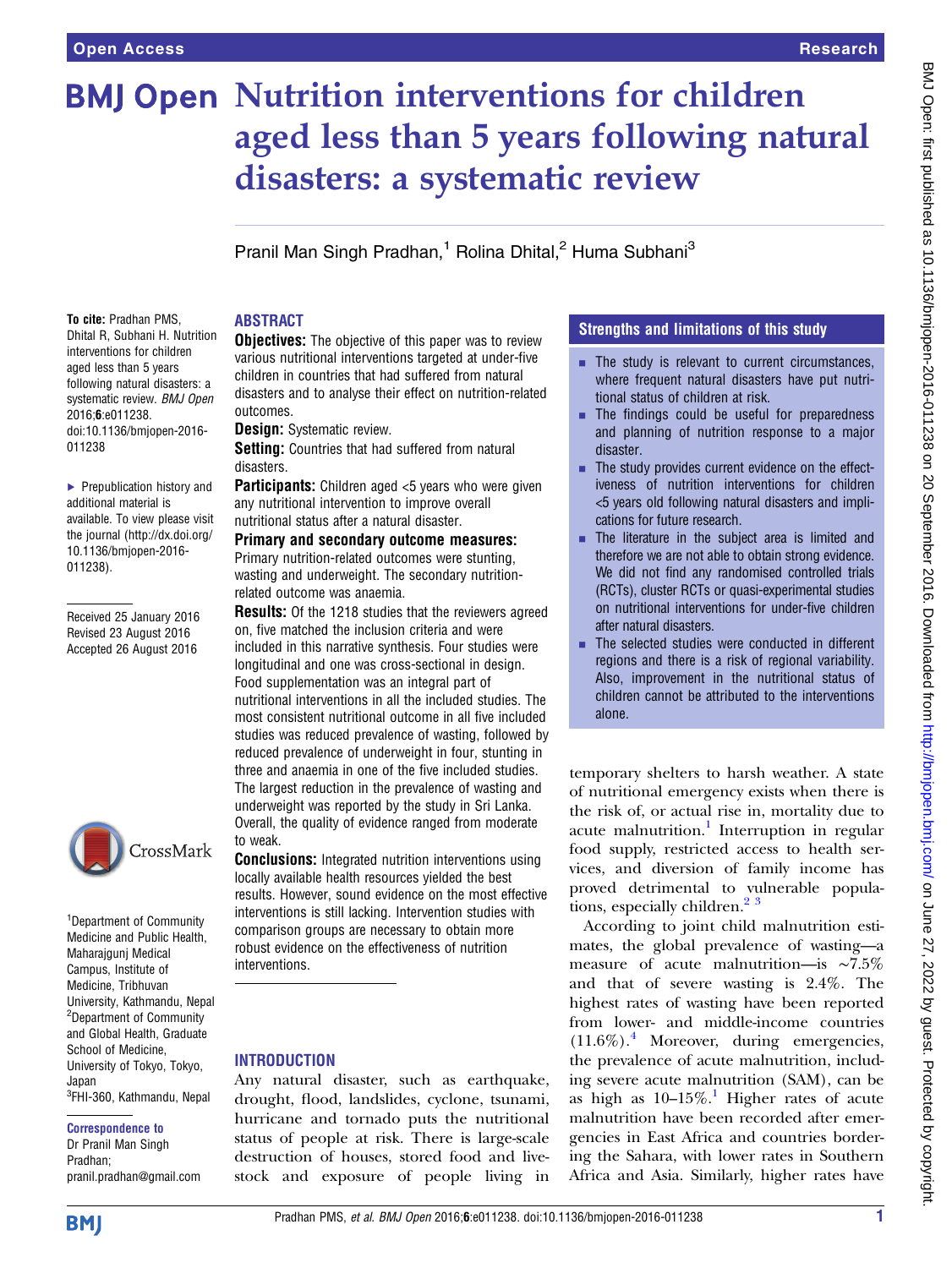been reported from South Asian countries such as Bangladesh and Nepal. $5$  Higher rates of malnutrition before an emergency indicate greater vulnerability to malnutrition and a higher risk of mortality among under-five children. In countries where the rate of stunting/underweight is already high, natural disasters further aggravate the risk of malnutrition and mortality in newborns and growing children.

There is scant evidence on the nutritional outcome of natural disasters. Multiple studies worldwide have shown that natural disasters have negative effects on the growth of children. $6-8$  $6-8$  A study conducted by Pörtner et  $a\bar{l}$  found that each disaster occurrence reduced children's height-for-age Z scores by 0.1–0.2 units, increasing the prevalence of stunting. Also there was a rise in the prevalence of wasting among children in Aceh after the tsunami.<sup>[9](#page-8-0)</sup> Nutritional consequences may differ depending on the nature of the disaster. For example, the consequences of floods on nutritional status have been rarely investigated.<sup>[10](#page-8-0)</sup> Floods have been associated with malnutrition in infants and young children in rural areas and urban slum dwellings in developing countries.[11](#page-8-0) Studies conducted in rural parts of Eastern India suggested that exposure to floods can be associated with a rise in both stunting and wasting among children.[12 13](#page-8-0)

Nutritional interventions such as supplementary and therapeutic feeding programmes are very important during the critical period after natural disasters. Supplementary feeding programmes are particularly concerned with groups such as pregnant women, lactating mothers and moderately malnourished children to prevent further deterioration and mortality. Therapeutic feeding programmes target severely malnourished children.<sup>[14](#page-8-0)</sup> A blanket supplementary food programme is needed when the malnutrition rate exceeds 10–15% in the presence of other aggravating factors.<sup>[15](#page-8-0)</sup> Micronutrient deficiencies are very common during calamities, so food rations are fortified with essential micronutrients. Cash transfer, rather than food assistance, is being considered as an effective means of supporting the vulnerable in protracted humanitarian crises.[5](#page-8-0) Although the humanitarian approach is prioritised in the short term, it should build on and strengthen local systems, as health impacts of most major disasters may persist over months/years regardless of event and health outcome.<sup>5</sup> <sup>16</sup> Different nutritional interventions have been applied in post-natural disaster settings worldwide, but a knowledge gap exists between every intervention and its impact and this is a major hin-drance to further advances.<sup>[5](#page-8-0)</sup>

Despite the common occurrence of natural disasters, insufficient research evidence has been compiled on different nutritional interventions in such settings. The aim of this study was to review various nutritional interventions targeted at under-five children in countries that have suffered from different natural disasters and to analyse their effect on nutrition-related outcomes.

## **METHODS**

This systematic review was conducted on nutrition intervention studies performed after natural disasters. The protocol of this systematic review has already been published $17$  (see online supplementary file 1).

A review protocol based on PICO (population, intervention, comparators and outcomes) questions was developed. The population was defined as children below 5 years of age in settings where a natural disaster had taken place. The comparators included comparison groups of the intervention studies. The outcomes included anthropometric measures such as weight for height, height for age, weight for age and anaemia.

#### Nutrition interventions and nutrition-related outcomes

Nutrition intervention was defined as any type of intervention for children aged <5 years to improve their overall nutritional status. Different types of intervention include food fortification, supplementation, and behavioural and regulatory interventions which have an impact on nutrition outcomes.<sup>[18](#page-8-0)</sup> In this review, the primary nutrition-related outcomes were stunting, wasting and underweight. Children with a height-for-age Z score below −2SD from the median of the WHO reference population were defined as stunted. Children with a weight-for-height Z score below −2SD were defined as wasted. Children with a weight-for-age Z score below −2SD were defined as underweight.<sup>[19](#page-8-0)</sup> The secondary nutrition-related outcome was anaemia, which was defined as haemoglobin concentration below 11 g/dL for children aged  $\langle 5 \rangle$  years.<sup>[20](#page-8-0)</sup>

#### Study designs

We included longitudinal and cross-sectional studies with a comparison group in this study. We had intended to include randomised controlled trials (RCTs) and cluster RCTs to measure the effectiveness of the interventions. As an amendment to our published protocol, we had to limit ourselves to observational studies.

#### Data sources for existing review

Three researchers independently searched for any existing review or submitted protocol listed in the following databases: Cochrane Library or the Cochrane Database of Systematic Reviews, Abstracts of Reviews of Effects, National Institute for Health and Care Excellence, Educational Resources and Information Center, and Campbell Library of Systematic Reviews.

#### Data collection

Consensus was built among the reviewers by discussion before the studies were chosen. Three reviewers (PMSP, RD and HS) independently searched for the titles and abstracts and selected the studies that were relevant. Records of the studies were managed electronically using Mendeley Desktop software V.1.14. All three reviewers read the titles, abstracts and full texts of the selected studies to verify that they matched the inclusion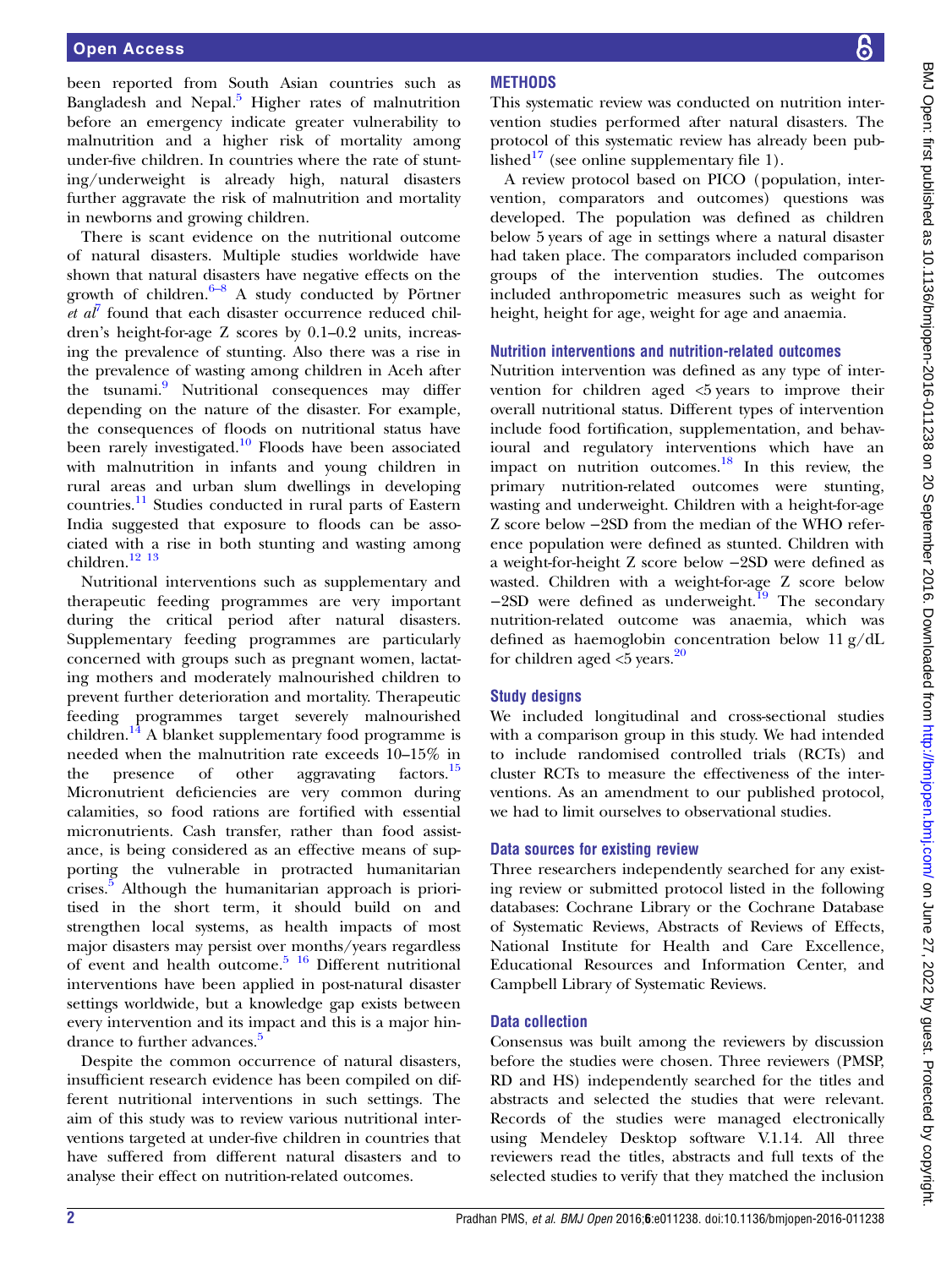criteria. None of the reviewers were blinded to the name of the authors, affiliations or institutions, or journal of publication. Any disagreement among the reviewers was resolved through discussion. The procedure of study selection followed PRISMA guidelines.<sup>[21](#page-8-0)</sup>

#### Registration details

We registered the protocol of our systematic review on 1 June 2015 at PROSPERO. The registration number for this review is CRD42015023243 available at [http://www.crd.](http://www.crd.york.ac.uk/PROSPERO/display_record.asp?ID=CRD42015023243#.VZIYmKZqbxY) [york.ac.uk/PROSPERO/display\\_record.asp?ID=CRD42015](http://www.crd.york.ac.uk/PROSPERO/display_record.asp?ID=CRD42015023243#.VZIYmKZqbxY) [023243#.VZIYmKZqbxY.](http://www.crd.york.ac.uk/PROSPERO/display_record.asp?ID=CRD42015023243#.VZIYmKZqbxY)

#### Search strategy

We searched PubMed/Medline, Cumulative Index to Nursing and Allied Health Literature, Health Internetwork Access to Research Initiative and Google Scholar. We also searched WHO databases, and the related links: Emergency Nutrition Network database, Global Nutrition Cluster, UN Standing Committee on Nutrition, United Nations Children's Fund and United Nations Office for the Coordination of Humanitarian Affairs. Relevant studies from the reference lists of the above sources were searched.

The Boolean method was used to search on the following keywords: nutrition intervention, natural disaster, natural disasters, under five children, under 5, under-5, acute malnutrition, stunting, wasting, underweight, anaemia. The initial search strategy for PubMed was (((((((((((((Randomised controlled trial) OR Cluster randomised controlled trial) AND Nutritional intervention) OR nutrition intervention) AND Natural disaster) OR natural disasters) AND under five) OR under 5) OR under-5) AND acute malnutrition) OR stunting) OR wasting) OR underweight) OR anaemia (see online supplementary file 2).

Three reviewers independently searched the database. We limited the search to a 15-year publication window ( January 2000 to December 2015).

#### Inclusion and exclusion criteria

We included children aged 6 months to 59 months from natural disaster settings. Studies published in English from January 2000 to December 2015 were included in our review. We included all kinds of natural disasters such as earthquake, landslides, tsunami, flood, hurricane and drought. We included quantitative study designs that had a clear intervention.

Interventions that were indirectly related to nutrition outcomes were excluded from the review—for example, cash transfer improved the nutritional status of children from poor households in Niger following episodes of drought in  $2005<sup>22</sup>$  $2005<sup>22</sup>$  $2005<sup>22</sup>$  We also excluded any other humanitarian crisis that was not directly related to natural disasters.

## Quality assessment

We graded the quality of evidence using the Grading of Recommendations Assessment, Development, and Evaluation (GRADE) guidelines. $23-25$  $23-25$  The three reviewers carefully assessed the included studies independently and agreed on the final grading with strong inter-reliability. We categorised the evidence as very strong, strong, moderate and weak based on the study design, strengths and limitations, population size and effect size of pooled results ([table 1\)](#page-3-0). We adapted the quality-rating scheme from the Cochrane guidelines on quality assessment.<sup>[26](#page-8-0)</sup>

#### Risk of bias

In this review, we used the Risk of Bias Assessment for Non-Randomised Studies (RoBANS) tool.<sup>[27](#page-8-0)</sup> The risk of bias was evaluated under five different domains: selection of participants, confounding variables, intervention (exposure) measurement, blinding of outcome assessment, incomplete outcome data, and selective outcome reporting.

#### Data synthesis

Meta-analysis was planned initially, but owing to the heterogeneity and quality of the studies, we had to limit ourselves to narrative synthesis.[28](#page-8-0) Most of the studies were descriptive in nature. Few studies that used statistical analysis had different study outcomes.

## RESULTS

A total of 1218 articles were agreed upon, of which 670 were from PubMed and the others from the aforementioned databases. After careful screening, five studies were included in the final narrative analysis. [Figure 1](#page-5-0) shows the flowchart of the studies identified and the process of screening.

All the five studies included in this review had a clear objective, intervention, study design, sample size and sampling method. Some of the studies that fit our inclusion criteria also had results for age groups beyond the set criteria.

## Study setting and population

Of the five studies selected, four were carried out in Asia and one in Africa. The lowest age group of children included was 6 months in three of the studies. $29-31$  $29-31$  One study included children within the age group 12–59 months, whereas the others included all children below 5 years of age. $32\frac{33}{2}$ 

#### Type of natural disaster

The studies from India and Kenya were performed after episodes of drought which occurred in 2002 and 2011, respectively.[29 33](#page-9-0) Similarly, the study from China was performed after the earthquake in Wenchuan County in 2008.[31](#page-9-0) The study from Bangladesh was conducted after the super cyclonic storm Sidr in  $2007.^{32}$  $2007.^{32}$  $2007.^{32}$  The study from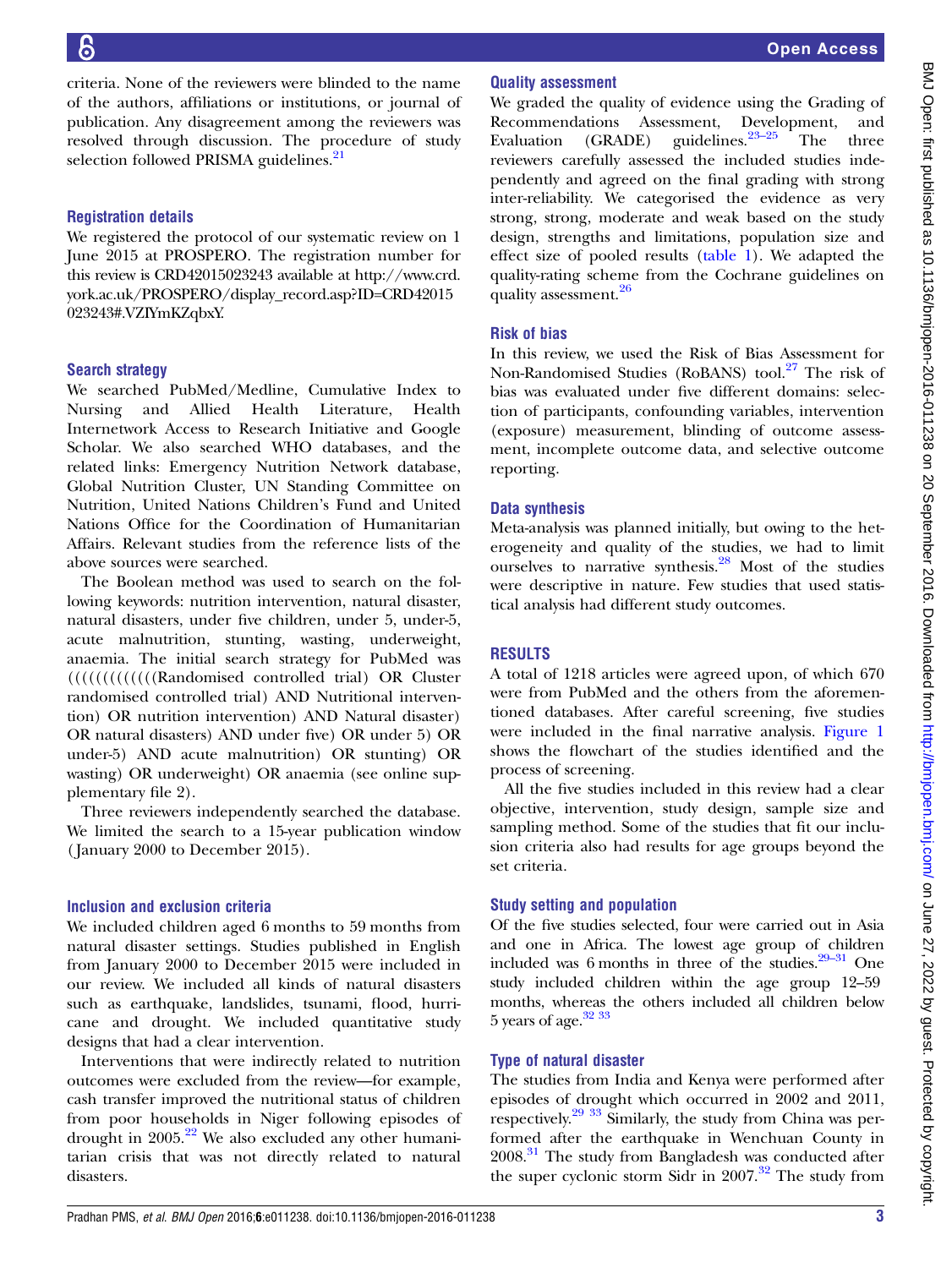#### Table 1 Characteristics of included studies

| <b>Author</b>                    | Country              | Type of<br>natural disaster of the study | Aim/objective                                                                                                                                                          | <b>Design</b> | <b>Sampling</b><br>method                                   | Population<br>age (number<br>enrolled)                                                                                       | Intervention                                                                                                                                                                                                                                                                                                                                                                                                                                                                                                                                                         | <b>Frequency and</b><br>timing of<br><b>Assessment</b><br>of Nutritional<br><b>Status</b> | Comparator                                                   | Wasting                                                         | <b>Stunting</b>                                       | Underweight Anaemia                                              |                                                                  | Quality<br>of<br>evidence |
|----------------------------------|----------------------|------------------------------------------|------------------------------------------------------------------------------------------------------------------------------------------------------------------------|---------------|-------------------------------------------------------------|------------------------------------------------------------------------------------------------------------------------------|----------------------------------------------------------------------------------------------------------------------------------------------------------------------------------------------------------------------------------------------------------------------------------------------------------------------------------------------------------------------------------------------------------------------------------------------------------------------------------------------------------------------------------------------------------------------|-------------------------------------------------------------------------------------------|--------------------------------------------------------------|-----------------------------------------------------------------|-------------------------------------------------------|------------------------------------------------------------------|------------------------------------------------------------------|---------------------------|
| Dong et $a^{\beta}$ <sup>1</sup> | China,<br>Wenchuan   | Earthquake<br>2008                       | To evaluate the<br>efficiency of<br>providing daily<br>complementary<br>food supplements                                                                               | Longitudinal  | Probability<br>proportional (n=1019)<br>to size<br>sampling | 6-18 months                                                                                                                  | Daily complementary<br>food supplementation<br>(referred to as Ying<br>Yang Bao in Chinese)<br>containing multiple<br>vitamins and minerals.<br>Duration of<br>intervention: 1.5 years                                                                                                                                                                                                                                                                                                                                                                               | Three times at<br>6, 12 and<br>18 months after<br>start of<br>intervention                | Within-group<br>comparison<br>(pre and post<br>intervention) | Significantly<br>improved<br>from $3.5%$ to<br>1.7%<br>(p<0.05) | Significantly improved<br>from 8.9% to 5%<br>(p<0.05) | Significantly<br>improved<br>from $4.5\%$ to<br>3.3%<br>(p<0.05) | Significantly<br>decreased<br>from 74.3%<br>to 37.4%<br>(p<0.05) | Moderate                  |
| Jayatissa et $a^{30}$            | Sri Lanka,<br>Jaffna | Tsunami 2004                             | To assess the<br>impact of<br>community-based<br>management of<br>acute malnutrition<br>among children<br>under 5 years of<br>age and its<br>operational<br>challenges | Longitudinal  | Probability<br>proportional<br>to size<br>sampling          | 6-59 months<br>$(n=3638)$ in<br>phase I,<br>38953 in<br>phase II,<br>43221 in<br>phase III and<br>282 in end<br>line survey) | Interventions were<br>given in two phases.<br>First phase:<br>Community awareness<br>and complementary<br>food supplementation<br>Hospitalised<br>malnourished children<br>were given formula 75<br>(F75) during<br>stabilisation phase<br>and formula 100<br>(F100) alternating with<br><b>RUTF</b> in transition<br>phase.<br>During follow-up,<br>children were provided<br>with RUTF. They also<br>received other<br>services (deworming,<br>vitamin A<br>supplementation,<br>age-appropriate<br>immunisation, etc)<br>Duration of<br>intervention:<br>13 months | Once 2 years<br>after the<br>intervention                                                 | None                                                         | Improved<br>from 18% to<br>9.6% (no p<br>value)                 | Improved from 18.2%<br>to $15.2\%$ (no p value)       | Improved<br>from 30.8% to<br>14.4% (no p<br>value)               | No details                                                       | Weak                      |
|                                  |                      |                                          |                                                                                                                                                                        |               |                                                             |                                                                                                                              |                                                                                                                                                                                                                                                                                                                                                                                                                                                                                                                                                                      |                                                                                           |                                                              |                                                                 |                                                       |                                                                  |                                                                  | Continued                 |

<span id="page-3-0"></span> $\Delta$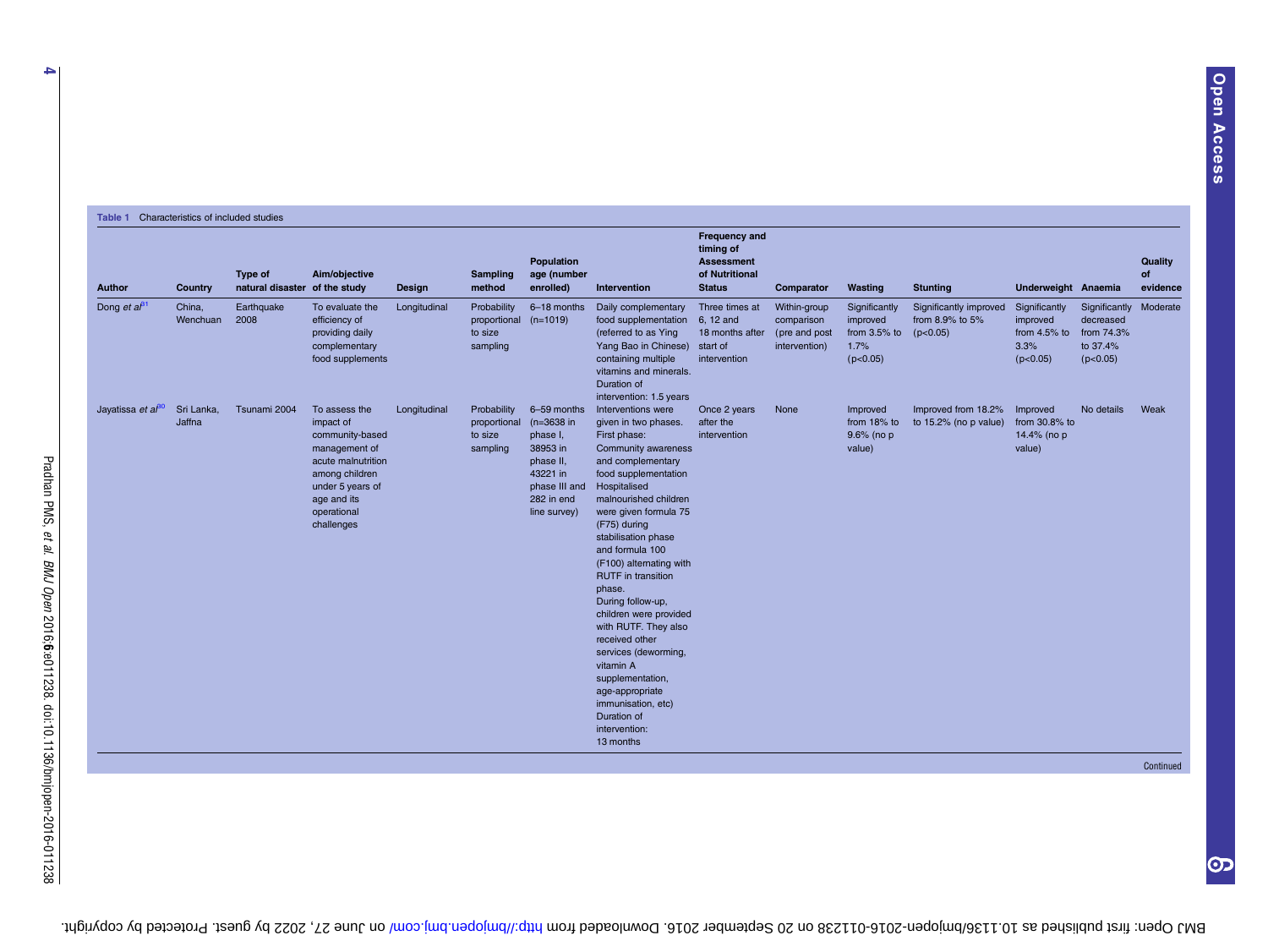| Table 1 | Continued |
|---------|-----------|
|---------|-----------|

| <b>Author</b>                      | Country                                                                          | Type of<br>natural disaster of the study | Aim/objective                                                                                                                                                  | <b>Design</b>                                  | Sampling<br>method                                           | <b>Population</b><br>age (number<br>enrolled)                                 | Intervention                                                                                                                                                                                                                                                    | <b>Frequency and</b><br>timing of<br><b>Assessment</b><br>of Nutritional<br><b>Status</b> | Comparator                                                                                                                                                          | Wasting                                                                                                                                                                              | <b>Stunting</b>                                                                                                                                                                                                                                                                    | Underweight Anaemia                                                                                                                                                                                             |                                                                                                                                                            | Quality<br>of<br>evidence |
|------------------------------------|----------------------------------------------------------------------------------|------------------------------------------|----------------------------------------------------------------------------------------------------------------------------------------------------------------|------------------------------------------------|--------------------------------------------------------------|-------------------------------------------------------------------------------|-----------------------------------------------------------------------------------------------------------------------------------------------------------------------------------------------------------------------------------------------------------------|-------------------------------------------------------------------------------------------|---------------------------------------------------------------------------------------------------------------------------------------------------------------------|--------------------------------------------------------------------------------------------------------------------------------------------------------------------------------------|------------------------------------------------------------------------------------------------------------------------------------------------------------------------------------------------------------------------------------------------------------------------------------|-----------------------------------------------------------------------------------------------------------------------------------------------------------------------------------------------------------------|------------------------------------------------------------------------------------------------------------------------------------------------------------|---------------------------|
| Rah et $a^{\beta 2}$               | Bangladesh<br>(Barguna,<br>Bagerhat,<br>Patuakhali<br>and Pirojpur<br>districts) | <b>Cyclone Sidr</b><br>2007              | To document the<br>experience and<br>findings of<br>micronutrient<br>powder<br>programme<br>implemented as<br>part of the<br>emergency<br>response             | Cross-sectional<br>with<br>comparison<br>group | Multistage<br>random<br>sampling                             | 12-59 months<br>$(n=429)$<br>intervention<br>group, $n=428$<br>control group) | Micronutrient powder<br>called Pushtika in<br>sachets was given to<br>children under 5 years<br>on every other day for<br>the intervention group<br>Duration of<br>intervention: 6 months                                                                       | Once, 1 month<br>after<br>intervention                                                    | 12-59 month<br>age children<br>from unions in<br>the same<br>sub-district with<br>similar<br>socioeconomic<br>status, food<br>security and<br>nutritional<br>status | Within<br>intervention<br>group,<br>wasting was<br>6% for $< 75%$<br>sachet<br>consumption<br>and 12.9%<br>for $\geq 75\%$<br>sachet<br>No details for<br>the control<br>group       | Within the intervention<br>group, those who<br>consumed<br>prevalence of at least 75% of the<br>micronutrient powder<br>sachets had<br>significantly lower<br>prevalence of stunting sachet<br>than those<br>who consumed less<br>than 75% of the<br>consumption. sachets (p<0.05) | Within<br>intervention<br>group,<br>prevalence of<br>underweight<br>was 29.8%<br>for $< 75%$<br>consumption<br>and 30.4%<br>for $\geq 75\%$<br>sachet<br>consumption.<br>No details for<br>the control<br>group | <b>No</b><br>significant<br>difference in<br>prevalence<br>of anaemia<br>between<br>control and<br>intervention<br>group (79%<br>and 82%,<br>respectively) | Moderate                  |
| Kumar and<br>Bhawani <sup>33</sup> | India:<br>Rajasthan                                                              | Drought 2002                             | To assess the<br>impact of Nutrition<br><b>Care Centres</b><br>(NCCs) 6 months<br>after the<br>intervention                                                    | Longitudinal                                   | Stratified<br>random<br>sampling                             | $(n=3206)$ in<br>initial survey,<br>n=1775 in<br>repeat<br>survey)            | Below 5 years NCCs were set up in<br>selected villages to<br>provide targeted<br>feeding and care to<br>these children as per<br>WHO quidelines.<br>Local community was<br>involved in running<br>these NCCs<br>Duration of<br>intervention: 6 months           | Once, 1 month<br>after<br>intervention                                                    | No control<br>group                                                                                                                                                 | <b>Baseline</b><br>prevalence<br>27.3%; no<br>details on<br>wasting after<br>intervention                                                                                            | No details                                                                                                                                                                                                                                                                         | Prevalence of No details<br>severe under<br>weight<br>children (3<br>SD below M)<br>reduced from<br>32.9% to<br>26.1%                                                                                           |                                                                                                                                                            | Weak                      |
| CDC US <sup>29</sup>               | Kenya,<br>Turkana<br>and Wajir<br>counties                                       | Drought 2011                             | To determine if<br>the blanket<br>supplementary<br>feeding<br>programme<br>improved<br>nutritional status<br>among children<br>enrolled<br>in the<br>programme | Longitudinal                                   | Probability<br>proportional (n=757 in<br>to size<br>sampling | 6-36 months<br>Turkana and<br>$n = 1012$ in<br>Wajir)                         | <b>Blanket</b><br>supplementary<br>feeding programme as the five ration<br>a whole (ration,<br>education and<br>systematic treatment)<br>on preventing<br>deterioration<br>of nutritional status<br>among children.<br>Duration of<br>intervention:<br>7 months | Five times,<br>during each of<br>distribution<br>cycles over<br>8 months                  | Within-group<br>comparison<br>between two<br>counties in<br>both<br>intervention<br>areas                                                                           | In Turkana<br><b>WHZ</b><br>significantly<br>improved<br>from<br>$-0.92$ to<br>$-0.70$ In<br><b>Wajir WHZ</b><br>significantly<br>improved<br>from $-0.89$ to<br>$-0.52$<br>(p<0.05) | No details                                                                                                                                                                                                                                                                         | No details                                                                                                                                                                                                      | No details                                                                                                                                                 | Moderate                  |

 $\sigma$ 

 $\overline{\mathbf{C}}$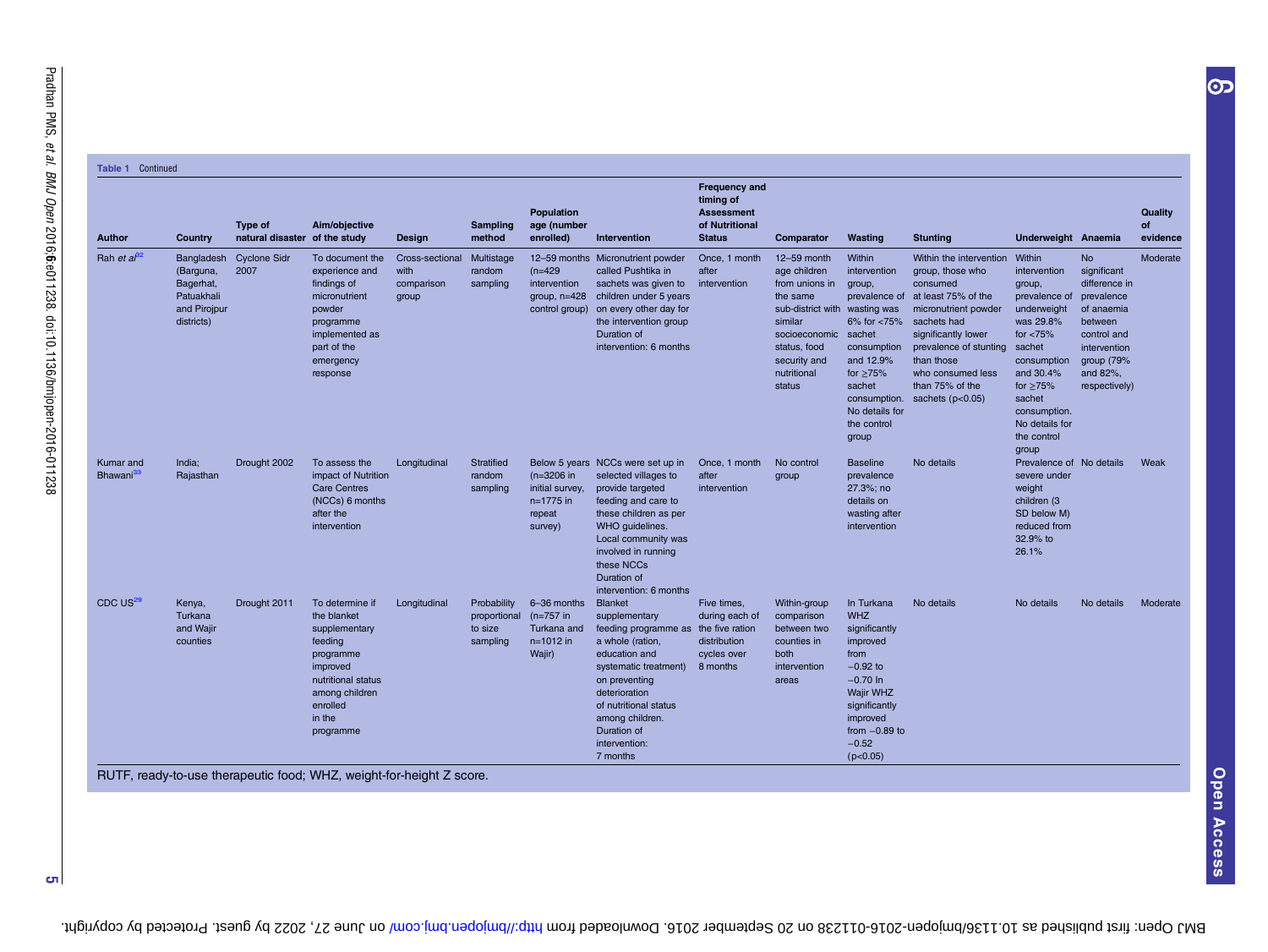<span id="page-5-0"></span>

Figure 1 Flow diagram of process of selection of studies.

Sri Lanka was conducted in the Jaffna District after the tsunami of  $2004.<sup>30</sup>$  $2004.<sup>30</sup>$  $2004.<sup>30</sup>$ 

#### **Interventions**

In the study from China, complementary food supplementation known as Ying Yang Bao (in Chinese) was given. The ingredients of this supplement were as follows (nutrients/10 g/pack/day): protein  $3.0 \text{ g}$  from soybean; vitamin A 250 mg; vitamin D3 200 IU (5 mg); vitamin B1 0.3 mg; vitamin B2 0.3 mg; iron 5 mg; zinc 5 mg; calcium 250 mg. One pack of Ying Yang Bao contained 40 kcal energy, 2.0 g fat and 2.5 g carbohy-drates.<sup>[31](#page-9-0)</sup> The intervention lasted for one and a half years. There was a significant reduction in the prevalence of wasting, stunting, underweight and anaemia 18 months after the nutritional intervention.

A phased nutritional intervention was carried out in the study from Sri Lanka. During phase I, children between 6 and 59 months of age were given formula 75 (F75) during the stabilisation phase followed by formula 100 (F100), alternating with ready-to-use therapeutic food (RUTF) during the transition phase when there was a return of appetite and reduced or minimal oedema. Children without complications were given take-home rations of BP-100 as RUTF. Children below 1 year of age were given BP-100 as porridge dissolved in boiled, cool drinking water, and those above 1 year were given BP-100 as biscuits with an appropriate quantity of water. During phase II of implementation, children with SAM and moderate acute malnutrition were given highenergy biscuits during screening which was followed by supplementation with Plumpy'Nut as RUTF. During the

maintenance phase, corn/soya blend or Thriposha supplementary feeding was provided to underweight chil-dren and children with growth faltering.<sup>[30](#page-9-0)</sup> The intervention also included phased implementation of different activities such as capacity building, raising community awareness, community screening, case finding and monitoring. The intervention lasted for 13 months. There was a reduction in the prevalence of wasting, stunting and underweight compared with baseline but the statistical significance was not reported.

The study from Bangladesh used micronutrient powder as a food supplement. This powder was branded as Mix Me and locally branded as Pushtika. One dose comprised 1 g powder which contained one recommended nutrient intake each of the vitamins and minerals contained. $32$  The period of intervention was 6 months. In the intervention group, there was a lower prevalence of stunting among those who consumed at least 75% of the micronutrient powder sachet compared with those who consumed <75% of the sachet.

In the study from India, Nutritional Care Centres (NCCs) were set up in different villages. Services provided in the NCCs included growth monitoring and promotion, targeted feeding (three times at NCCs and two times by paying home visits), use of oral rehydration solution, immunisation, vitamin A supplementation, nutrition and health education focusing on exclusive breast feeding up to 6 months of age, complimentary feeding after 6 months of age, feeding care during illness, use of iodised salt, and immunisation.<sup>[33](#page-9-0)</sup> The intervention lasted for 6 months. There was a reduction in the prevalence of underweight children compared with baseline.

A blanket supplementary feeding programme was carried out in the study from Kenya which included monthly rations of corn/soya blend plus and oil in two counties. Interventions such as vitamin A supplementation, deworming, immunisation as per the national protocol, and health education were also included in the blanket supplementary feeding programme. $29$  The intervention lasted for 7 months. The weight-for-height Z score significantly improved in both the counties.

#### Study design of included studies

None of the included studies were RCTs or quasi-experimental studies. Four of the studies had a longitudinal design. $29-31$  33 One study was a cross-sectional survey with a comparison group.<sup>[32](#page-9-0)</sup> The study from Kenya included two cohorts of children belonging to different counties. However, neither cohort had a control group [\(table 1\)](#page-3-0).

#### Sampling methods

Three of the included studies used probability proportional to size methods (Sri Lanka, China and Kenya). The remaining studies used stratified random sampling (India) and multistage random sampling (Bangladesh).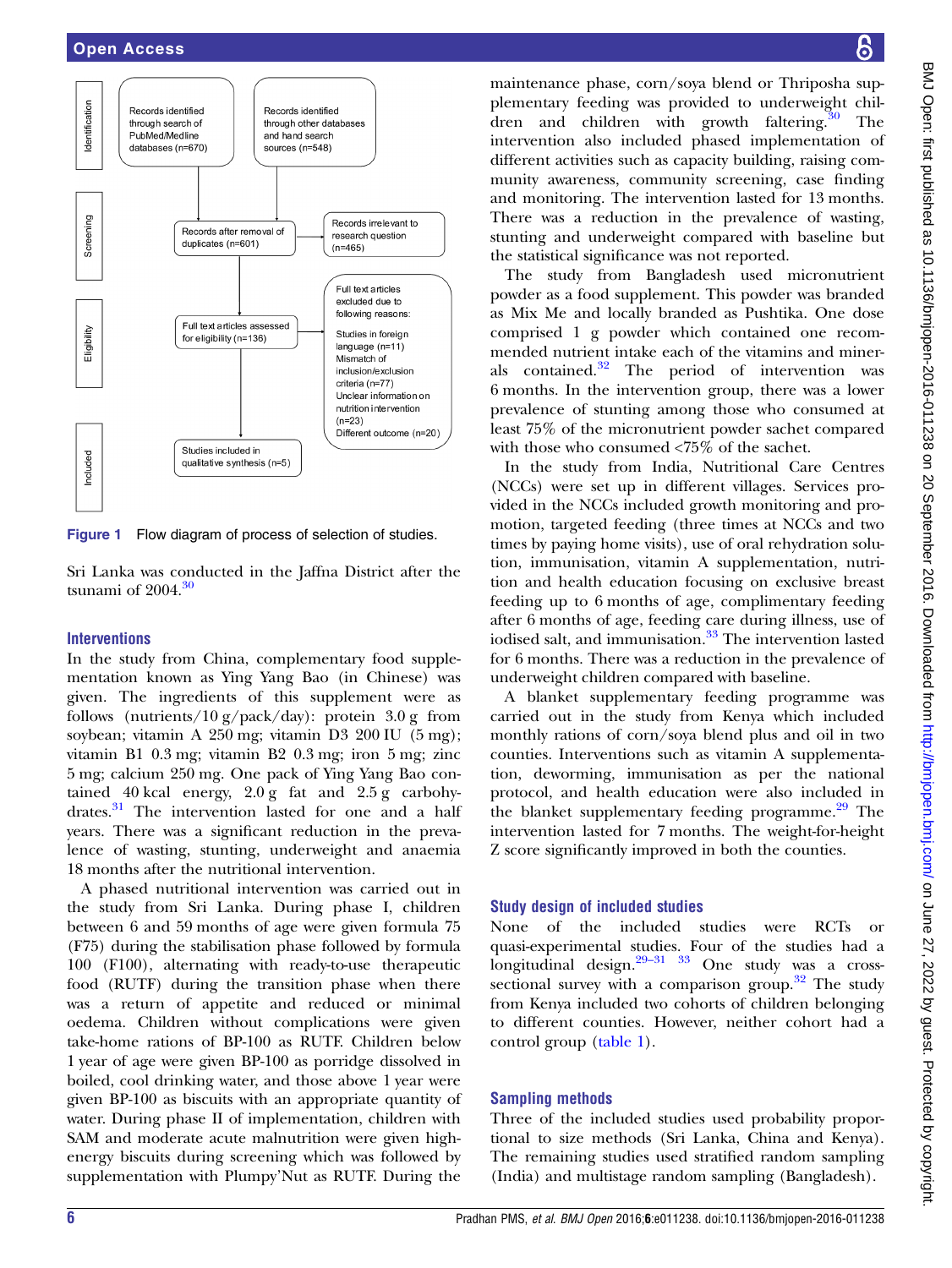#### Duration of the intervention

The duration of different types of nutritional interventions of the included studies ranged from 6 months to 13 months.

#### Effect of the intervention

Dong *et a* $\ell^{31}$  $\ell^{31}$  $\ell^{31}$  found a statistically significant improvement in the length-for-age Z score, weight-for-age Z score and weight-for-length Z score after the introduction of complementary food supplements. The percentages of wasting, stunting and underweight had declined from 3.5%, 8.9% and 4.5% to 1.7%, 5% and 3.3%, respectively. The average haemoglobin level had also increased significantly in each age group. The effect of the intervention was measured at 6, 12 and 18 months. Jayatissa et  $a<sup>30</sup>$  $a<sup>30</sup>$  $a<sup>30</sup>$ found that the prevalence of wasting, stunting and underweight had improved from 18%, 18.2% and 30.8% to 9.6%, 15.2% and 14.4%, respectively. Global acute malnutrition (GAM) had declined from 18% to 9.6%, and the prevalence of SAM from 3.5% to 0.7%. The effect of the intervention was measured after 2 years. However, statistical significance was not reported. Rah *et*  $a\delta^2$  found that, among the children in the intervention area, those who had consumed at least 75% of the micronutrient sachets had significantly lower prevalence of stunting than those who had consumed <75%. The prevalence of anaemia did not differ between the intervention and control group even after multivariate analysis with adjustment for various factors. The effect of the intervention was measured after 1 month. Kumar and Bhawani<sup>33</sup> found a reduction in the proportion of severely underweight children (weight-for-age Z score 3SD below median) from 32.9% to 26.1%. The overall child undernutrition (weight-for-age Z score 2SD below median) had decreased from 66.7% to 59.6% 1 month after the intervention. Statistical significance was not reported in this study. In the study from Kenya, there was a statistically significant improvement in weight-for-height Z score in both Turkana and Wajir counties. The effect of the intervention was measured five times over the period of 8 months. $29$ 

#### Quality of the evidence

Overall, the quality of the studies ranged from moderate to weak. Only five studies matched our inclusion criteria for the review. None of the studies had similar nutritional outcomes. None of the included studies were RCTs. Although four of the studies were longitudinal by design, none had included a control group, which weakened the study design, thereby downgrading the quality. A comparison group was present in the study from Bangladesh. However, the study design was cross-sectional.[32](#page-9-0) Lack of temporal association in cross-sectional studies is a major limitation. Regarding statistical analysis, only two studies applied multivariate analysis to explore the association of various confounding variables with nutritional outcomes.

Among the included studies in this review, we found a high risk of bias for all the domains in the study by Jayatissa et al.<sup>[30](#page-9-0)</sup> Studies that used statistical calculation of sample size and random sampling techniques had a low risk of bias in terms of selection of participants and confounding variables.<sup>29</sup>  $\frac{32}{2}$  In the domains of blinding of outcome assessment, incomplete outcome data, and selective outcome reporting, we found a high risk of bias in all the included studies (table 2).

#### **DISCUSSION**

This review shows limited evidence on the effectiveness of nutrition interventions following natural disasters. However, three of the included studies offer a moderate level of evidence on improved nutrition status of children aged 6–59 months following nutrition interventions. The most consistent outcome in all the five included studies was prevalence of wasting. Four studies reported a reduced prevalence of wasting, followed by a reduced prevalence of underweight in four, stunting in three and anaemia in one of the five included studies.

Weight for height is the preferred nutritional index in emergency contexts, as it reflects recent nutritional status and wasting. It is also the most used indicator to gauge the severity of an emergency and plan for adequate response.<sup>[5](#page-8-0)</sup> This review showed a reduction in the prevalence of wasting following nutritional intervention in four of the included studies. Wasting was consistently reduced after the majority of interventions. Wasting is a strong predictor of mortality among children under five and could be a result of significant

|                                    | <b>Domains</b>                      |                                 |                                                  |                                             |                            |                                       |  |  |  |  |  |
|------------------------------------|-------------------------------------|---------------------------------|--------------------------------------------------|---------------------------------------------|----------------------------|---------------------------------------|--|--|--|--|--|
| <b>Authors</b>                     | Selection of<br><b>participants</b> | <b>Confounding</b><br>variables | <b>Intervention</b><br>(exposure)<br>measurement | <b>Blinding of</b><br>outcome<br>assessment | Incomplete<br>outcome data | <b>Selective</b><br>outcome reporting |  |  |  |  |  |
| Dong et $a^{\beta 1}$              | B                                   | C                               | C                                                |                                             |                            |                                       |  |  |  |  |  |
| Jayatissa et al <sup>30</sup>      | C                                   |                                 |                                                  |                                             |                            |                                       |  |  |  |  |  |
| Rah <i>et al</i> <sup>32</sup>     | А                                   | А                               | B                                                |                                             |                            |                                       |  |  |  |  |  |
| Kumar and<br>Bhawani <sup>33</sup> | A                                   |                                 |                                                  |                                             |                            |                                       |  |  |  |  |  |
| CDC US <sup>29</sup>               | A                                   | А                               | С                                                |                                             |                            | C                                     |  |  |  |  |  |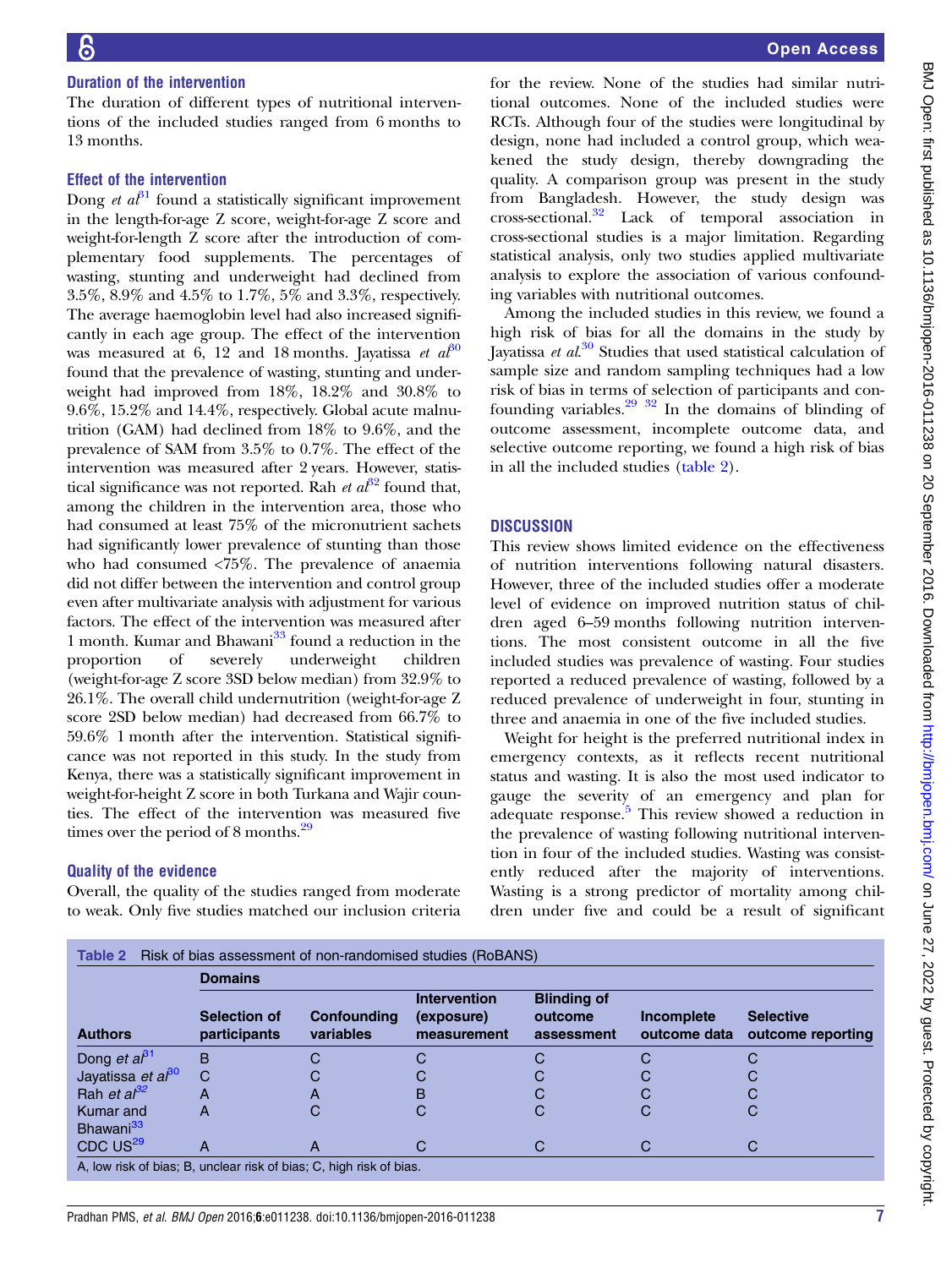acute food shortage.<sup>[2](#page-8-0)</sup> The largest reduction in prevalence of wasting occurred in Sri Lanka where the intervention was a nutritional rehabilitation programme. It included phased implementation of different activities such as capacity building, raising community awareness, community screening, case finding and monitoring, in addition to therapeutic food supplementation. This programme was integrated into the routine healthcare system covering the entire affected district of Sri Lanka. A similar approach was undertaken in the study from India, where the local community was mobilised to set up NCCs, which provided a range of services, such as growth monitoring and promotion, targeted feeding, immunisation, vitamin A administration and health education. Wasting was not assessed as an outcome in the study from India so we could not compare the effectiveness of these studies.

Underweight was another common nutritional outcome indicator measured in four of the included studies conducted in Sri Lanka, India, China and Bangladesh. The largest reduction in prevalence of underweight was also observed in the study from Sri Lanka followed by India and China. As weight is easy to measure, underweight is the indicator for which most data have been collected in the past.<sup>34</sup>

Stunting was a common outcome in studies conducted in China, Sri Lanka and Bangladesh. There was a greater reduction in the prevalence of stunting in the study from China (43.8%) compared with Sri Lanka (16.5%). Stunting is a consequence of failure to receive adequate nutrition for an extended period. Change in the prevalence of stunting depends on many other proximal factors apart from complementary feeding.<sup>31</sup> <sup>35</sup> Quality and quantity of complementary food, dietary quality, changes in breast milk intake after introduction of complementary food, and associated morbidities are some of the proximal factors. These factors can affect the linear growth of children and need to be addressed by any complementary food intervention. $35$  So the exact reason for the difference in the reduction of the prevalence of stunting is unknown, but these proximal factors may have led to the observed difference.

GAM and SAM are used to assess the severity of nutritional crises. A weight-for-height Z score of < −3 or nutritional oedema is categorised as SAM, whereas a weight-for-height Z score of −2 and nutritional oedema is categorised as GAM. Their inclusion in nutritional intervention studies will help to assess effectiveness better. $36 \frac{37}{10}$  However, these indicators were calculated in the study from Sri Lanka only, which found a large reduction in the prevalence of GAM and SAM after nutritional intervention. The use of similar outcomes in the other studies would have helped us to compare the effectiveness of nutritional interventions.

Three of the included studies had tested anaemia in the affected children. Only one study from China had assessed anaemia before and after the nutritional intervention and found a significant decrease from 74.3% to

BMJ Open: first published as 10.1136/bmijopen-2016-011238 on 20 September 2016. Downloaded from http://bmjopen.bmj.com/ on June 27, 2022 by guest. Protected by copyright BMJ Open: first published as 10.1136/bmjopen-2016-01138 on 20 September 2016. Downloaded from by by middished as 10.212 by guest. Protected by copyright.

37.4% after 6 months. The study from Sri Lanka had assessed haemoglobin level at the end of the survey only and found the prevalence of anaemia to be higher than the national level (34% vs 25%) in spite of the provision of iron-rich supplementary food. Such a high prevalence of anaemia may have been due to the high phytate content of the typical diet of residents of Jaffna District in Sri Lanka.<sup>[30](#page-9-0)</sup> Other factors could be iron bioavailability of the population and iron content of the supplemented food. Although the nutritional intervention in the study from Sri Lanka was more comprehensive, there was no baseline assessment of anaemia, which resulted in the lack of knowledge on decrease in anaemia prevalence.

Certain limitations need to be considered to interpret the findings of this review. First, the literature in this area is limited and so we cannot obtain strong evidence. We found no RCTs, cluster RCTs or quasi-experimental studies on nutritional interventions for under-five children following natural disasters. A major reason may be the difficulty in implementing RCTs in such settings because of ethical issues. There was heterogeneity in the design and nutritional outcome indicators calculated by the included studies. Also most of the included studies lacked a proper comparison group. Therefore, the evidence on which type of nutrition intervention is most effective in such a setting is still lacking. Given the context of increasing numbers of natural disasters in recent years, the lack of enough evidence highlights the need for more quality intervention studies in this area.

Second, the selected studies came from different regions and there is a risk of regional variability. This can result from a difference in the nature of the partici-pants as well as service providers.<sup>[38](#page-9-0)</sup> Also, the improvement in the nutritional status of children cannot be attributed to the interventions alone. The recovery process undertaken by the disaster-affected people themselves is an important confounder. Other interventions, such as healthcare, water, sanitation, hygiene and livelihood, were also scaled up during the time of crisis which could have affected the nutritional status.<sup>[29](#page-9-0)</sup>

Third, reporting bias is a major limitation in our review, as only those studies with positive outcomes of interventions are likely to be published. Silent emergencies are less likely to be reported because of relative lack of data.<sup>[5](#page-8-0)</sup> Last, studies published in languages other than English were not included in this review, which may have limited the review of important findings published in other languages.

Despite these limitations, this study shows that nutrition interventions in post-disaster settings are achievable and have the potential to improve the nutritional outcomes of vulnerable age groups. The study also suggests that interventions that are integrated with community mobilisation and health promotion activities may be more sustainable in the long run. This may be particularly applicable in resource-poor settings, where the prevalence of nutrition deprivation is high even in normal circumstances.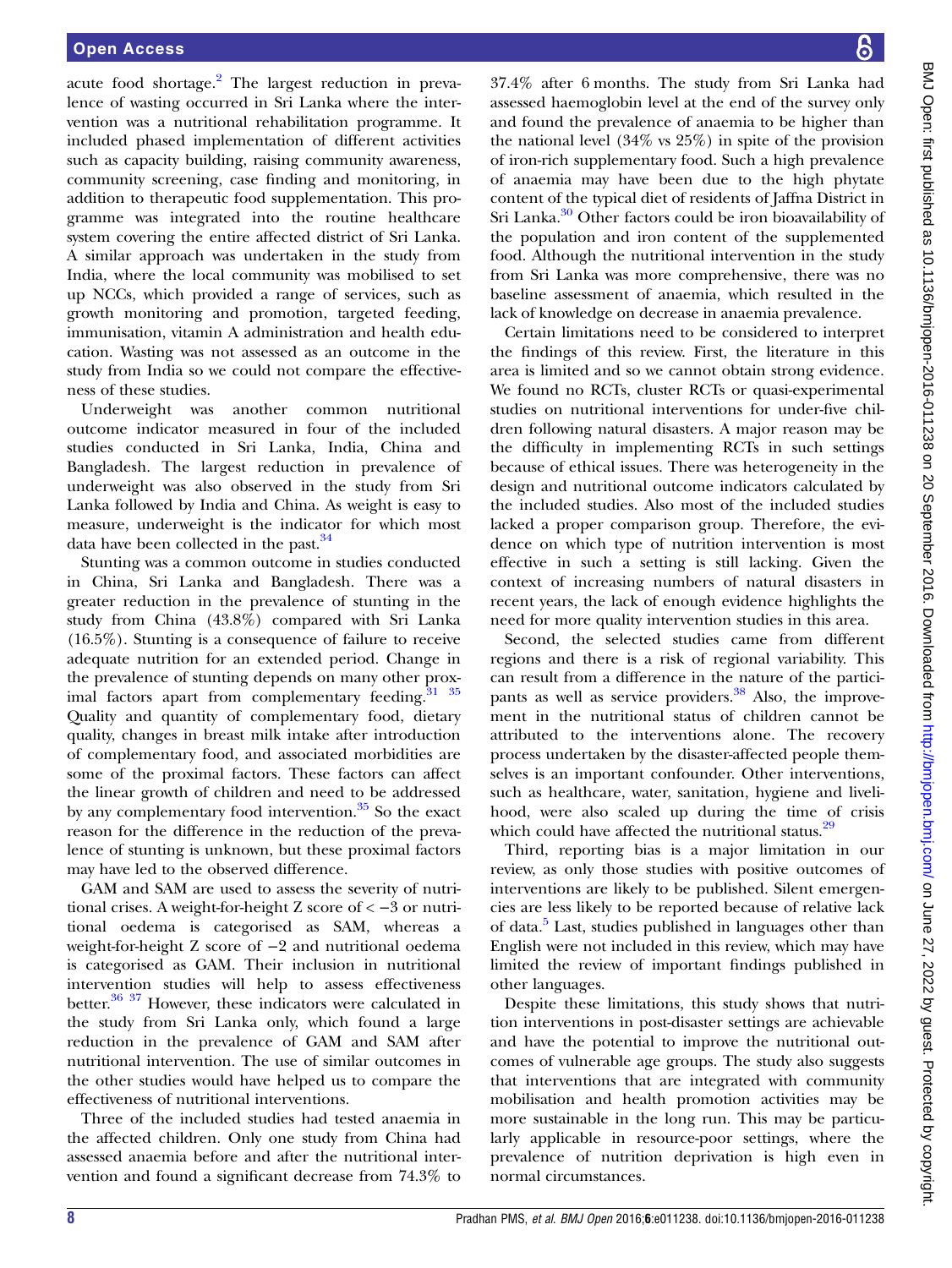<span id="page-8-0"></span>We recommend that future studies conducted in the background of natural disasters should adopt common nutritional outcome indicators (eg, wasting) for ease of comparison. Also, the inclusion of a control group in such studies is important, rather than comparing with baseline values, as the natural course of recovery in affected communities cannot be differentiated without a control group.

#### CONCLUSIONS

A natural disaster is a critical period to address the nutritional challenges in under-five children. Integrated nutrition interventions using locally available health resources may yield the best results. However, sound evidence on the most effective interventions is still lacking. Although conducting RCTs during times of immediate crisis may be difficult, intervention studies from such settings may help in better planning and preparedness for future events. Further intervention studies with comparison groups are necessary to assess the effectiveness of nutrition interventions.

Twitter Follow Pranil Pradhan at [@PranilMSPradhan](http://twitter.com/PranilMSPradhan)

Acknowledgements We would like to acknowledge J Popay et al for providing us with a copy of Guidance on the conduct of narrative synthesis in systematic reviews.

Contributors RD conceptualised the research, designed the study, participated in the literature review and analyses, and provided critical appraisal. PMSP helped conceptualise the research, designed the study, participated in the literature review and analyses, wrote the first draft of the manuscript, provided critical appraisal, and revised the subsequent versions. HS helped design the study, participated in the literature review and analyses, and revised the final version of the manuscript. All the authors read and approved the final version of the manuscript for submission.

Funding This research received no specific grant from any funding agency in the public, commercial or not-for-profit sectors.

Competing interests None declared.

Provenance and peer review Not commissioned; externally peer reviewed.

Data sharing statement No additional data available.

Open Access This is an Open Access article distributed in accordance with the Creative Commons Attribution Non Commercial (CC BY-NC 4.0) license, which permits others to distribute, remix, adapt, build upon this work noncommercially, and license their derivative works on different terms, provided the original work is properly cited and the use is non-commercial. See: [http://](http://creativecommons.org/licenses/by-nc/4.0/) [creativecommons.org/licenses/by-nc/4.0/](http://creativecommons.org/licenses/by-nc/4.0/)

#### **REFERENCES**

- The Johns Hopkins and the International Federation of Red Cross and Red Crescent Societies. Public health guide for emergencies. (cited 16 July 2015). p. 442–85. [http://www.jhsph.edu/research/](http://www.jhsph.edu/research/centers-and-institutes/center-for-refugee-and-disaster-response/publications_tools/publications/_CRDR_ICRC_Public_Health_Guide_Book/Chapter_9_Food_and_Nutrition.pdf) [centers-and-institutes/center-for-refugee-and-disaster-response/](http://www.jhsph.edu/research/centers-and-institutes/center-for-refugee-and-disaster-response/publications_tools/publications/_CRDR_ICRC_Public_Health_Guide_Book/Chapter_9_Food_and_Nutrition.pdf) [publications\\_tools/publications/\\_CRDR\\_ICRC\\_Public\\_Health\\_](http://www.jhsph.edu/research/centers-and-institutes/center-for-refugee-and-disaster-response/publications_tools/publications/_CRDR_ICRC_Public_Health_Guide_Book/Chapter_9_Food_and_Nutrition.pdf) [Guide\\_Book/Chapter\\_9\\_Food\\_and\\_Nutrition.pdf](http://www.jhsph.edu/research/centers-and-institutes/center-for-refugee-and-disaster-response/publications_tools/publications/_CRDR_ICRC_Public_Health_Guide_Book/Chapter_9_Food_and_Nutrition.pdf)
- 2. Datar A, Liub J, Linnemayra S, et al. The impact of natural disasters on child health and investments in rural India. [Soc Sci Med](http://dx.doi.org/10.1016/j.socscimed.2012.10.008) 2013;76:83–91.
- 3. Bassett L. Nutrition security in Haiti: pre- and post earthquake conditions and the way forward. en breve. 2010;157. [http://](http://siteresources.worldbank.org/INTLAC/Resources/257803-1269390034020/EnBreve_157_English_Web.pdf) [siteresources.worldbank.org/INTLAC/Resources/](http://siteresources.worldbank.org/INTLAC/Resources/257803-1269390034020/EnBreve_157_English_Web.pdf) [257803-1269390034020/EnBreve\\_157\\_English\\_Web.pdf](http://siteresources.worldbank.org/INTLAC/Resources/257803-1269390034020/EnBreve_157_English_Web.pdf)
- 4. The World Bank. Joint Child Malnutrition Estimates (UNICEF/WHO/ World Bank). (cited 26 June 2016). [http://data.worldbank.org/](http://data.worldbank.org/child-malnutrition/regional-wasting-prevalence-and-the-who-severity-levels) [child-malnutrition/regional-wasting-prevalence-and-the-who](http://data.worldbank.org/child-malnutrition/regional-wasting-prevalence-and-the-who-severity-levels)[severity-levels](http://data.worldbank.org/child-malnutrition/regional-wasting-prevalence-and-the-who-severity-levels)
- 5. Erdman JW, Macdonald IA, Zeisel SH. Present knowledge in nutrition. 10th edn. Wiley-Blackwell, 2012.
- 6. Hoddinott J, Kinsey B. Child growth in the time of drought. [Oxf Bull](http://dx.doi.org/10.1111/1468-0084.t01-1-00227) [Econ Stat](http://dx.doi.org/10.1111/1468-0084.t01-1-00227) 2001;63:409-36.
- 7. Pörtner CC. Natural Hazards and Child Health. Washington; 2010 (cited 20 July 2015). [http://papers.ssrn.com/sol3/papers.cfm?](http://papers.ssrn.com/sol3/papers.cfm?abstract_id=1599432) [abstract\\_id=1599432](http://papers.ssrn.com/sol3/papers.cfm?abstract_id=1599432)
- 8. Mahapatra A, Geddam JJ, Marai N, et al. Nutritional status of preschool children in the drought affected Kalahandi district of Orissa. Indian J Med Res 2000;111:90–4.
- 9. Webb P. Food and nutrition concerns in Aceh after the tsunami. [Food Nutr Bull](http://dx.doi.org/10.1177/156482650502600409) 2005;26:393–6.
- 10. Rodriguez-Llanes JM, Ranjan-Dash S, Mukhopadhyay A, et al. Looking upstream: enhancers of child nutritional status in post-flood rural settings. [PeerJ](http://dx.doi.org/10.7717/peerj.1741) 2016;4:e1741.
- 11. Akderman K, Turner L, Tong S. Floods and human health: a systematic review. [Environ Int](http://dx.doi.org/10.1016/j.envint.2012.06.003) 2012;15:37-47.
- 12. Rodriguez-Llanes JM, Ranjan-Dash S, Degomme O, et al. Child malnutrition and recurrent flooding in rural eastern India: a community-based survey. **[BMJ Open](http://dx.doi.org/10.1136/bmjopen-2011-000109) 2011**;1:e000109.
- 13. Rodriguez-Llanes JM, Ranjan-Dash S, Mukhopadhyay A, et al. Flood-exposure is associated with higher prevalence of child Undernutrition in rural Eastern India. [Int J Environ Res Public Health](http://dx.doi.org/10.3390/ijerph13020210) 2016;13:210.
- 14. Wright ME, Vesala-Husemann M. Nutrition and disaster preparedness: focusing on vulnerability, building capacities. Online J Issues Nurs 2006;11:6. [http://www.nursingworld.org/](http://www.nursingworld.org/MainMenuCategories/ANAMarketplace/ANAPeriodicals/OJIN/TableofContents/Volume112006/No3Sept06/tpc31_516086.html) [MainMenuCategories/ANAMarketplace/ANAPeriodicals/OJIN/](http://www.nursingworld.org/MainMenuCategories/ANAMarketplace/ANAPeriodicals/OJIN/TableofContents/Volume112006/No3Sept06/tpc31_516086.html) [TableofContents/Volume112006/No3Sept06/tpc31\\_516086.html](http://www.nursingworld.org/MainMenuCategories/ANAMarketplace/ANAPeriodicals/OJIN/TableofContents/Volume112006/No3Sept06/tpc31_516086.html)
- 15. Singh SN. Nutrition in emergencies: issues involved in ensuring proper nutrition in post-chemical, biological, radiological, and nuclear disaster. [J Pharm Bioallied Sci](http://dx.doi.org/10.4103/0975-7406.68507) 2010;2:248-52.
- 16. Nomura S, Parsons AJQ, Hirabayashi M, et al. Social determinants of mid- to long-term disaster impacts on health: A systematic review. Int J Disaster Risk Reduct 2016;16:53–67.
- 17. Pradhan PMS, Dhital R, Subhani H. Nutrition interventions for children aged less than 5 years following natural disasters: a systematic review protocol. BMJ Open 2015;5:e009525. [http://](http://bmjopen.bmj.com/lookup/doi/10.1136/bmjopen-2015-009525) [bmjopen.bmj.com/lookup/doi/10.1136/bmjopen-2015-009525](http://bmjopen.bmj.com/lookup/doi/10.1136/bmjopen-2015-009525)
- 18. WHO. Nutrition interventions. e-Library of Evidence for Nutrition Actions (eLENA). (cited 28 September 2015). [http://www.who.int/](http://www.who.int/elena/intervention/en/) [elena/intervention/en/](http://www.who.int/elena/intervention/en/)
- 19. Ministry of Health and Population, New Era, ICF International. Nepal Demographic and Health Survey 2011. Kathmandu, Nepal; 2012. [http://www.dhsprogram.com/pubs/pdf/FR257/FR257%](http://www.dhsprogram.com/pubs/pdf/FR257/FR257%5B13April2012%5D.pdf) [5B13April2012%5D.pdf](http://www.dhsprogram.com/pubs/pdf/FR257/FR257%5B13April2012%5D.pdf)
- 20. WHO. Hemoglobin concentrations for the diagnosis of anaemia and assessment of severity. Vitamin and Mineral Nutrition Information System. (cited 28 September 2011). [http://www.who.int/vmnis/](http://www.who.int/vmnis/indicators/haemoglobin.pdf) [indicators/haemoglobin.pdf](http://www.who.int/vmnis/indicators/haemoglobin.pdf)
- 21. PRISMA. PRISMA 2009 Flow Diagram. The PRISMA Statement. (cited 4 October 2015).<http://www.prisma-statement.org/2.1.4>— PRISMA Flow 2009 Diagram.pdf
- 22. Save the Children UK. How cash transfers can improve the nutrition of the poorest children: Evaluation of a pilot safety net project in southern Niger. London; 2009. [http://www.savethechildren.org.uk/](http://www.savethechildren.org.uk/sites/default/files/docs/Niger_Cash_Transfers_4th_1.pdf) [sites/default/files/docs/Niger\\_Cash\\_Transfers\\_4th\\_1.pdf](http://www.savethechildren.org.uk/sites/default/files/docs/Niger_Cash_Transfers_4th_1.pdf)
- 23. The GRADE Working Group. List of GRADE working group publications and grants. (cited 27 September 2015). [http://www.](http://www.gradeworkinggroup.org/) [gradeworkinggroup.org/](http://www.gradeworkinggroup.org/)
- 24. Mikkelsen MV, Husby S, Skov LR, et al. A systematic review of types of healthy eating interventions in preschools. [Nutr J](http://dx.doi.org/10.1186/1475-2891-13-56) 2014;13:56.
- 25. Seymour JD, Yaroch AL, Serdula M, et al. Impact of nutrition environmental interventions on point-of-purchase behavior in adults: a review. [Prev Med](http://dx.doi.org/10.1016/j.ypmed.2004.04.002) 2004;39:S108–36.
- 26. Higgins J, Green S. Cochrane handbook for systematic reviews of interventions: Cochrane book series. Chichester, UK: John Wiley & Sons, Ltd, 2008.
- 27. Park J, Lee Y, Seo H, et al. Risk of Bias Assessment tool for Non-randomized Studies (RoBANS): Development and Validation of a New Instrument. In: 19th Cochrane Colloquium. Madrid; 2011. [http://2011.colloquium.cochrane.org/abstracts/b8o3-risk-bias](http://2011.colloquium.cochrane.org/abstracts/b8o3-risk-bias-assessment-tool-non-randomized-studies-robans-development-and-validation-ne)[assessment-tool-non-randomized-studies-robans-development-and](http://2011.colloquium.cochrane.org/abstracts/b8o3-risk-bias-assessment-tool-non-randomized-studies-robans-development-and-validation-ne)[validation-ne](http://2011.colloquium.cochrane.org/abstracts/b8o3-risk-bias-assessment-tool-non-randomized-studies-robans-development-and-validation-ne)
- 28. Popay J, Roberts H, Sowden A, et al. Guidance on the conduct of narrative synthesis in systematic reviews. In: